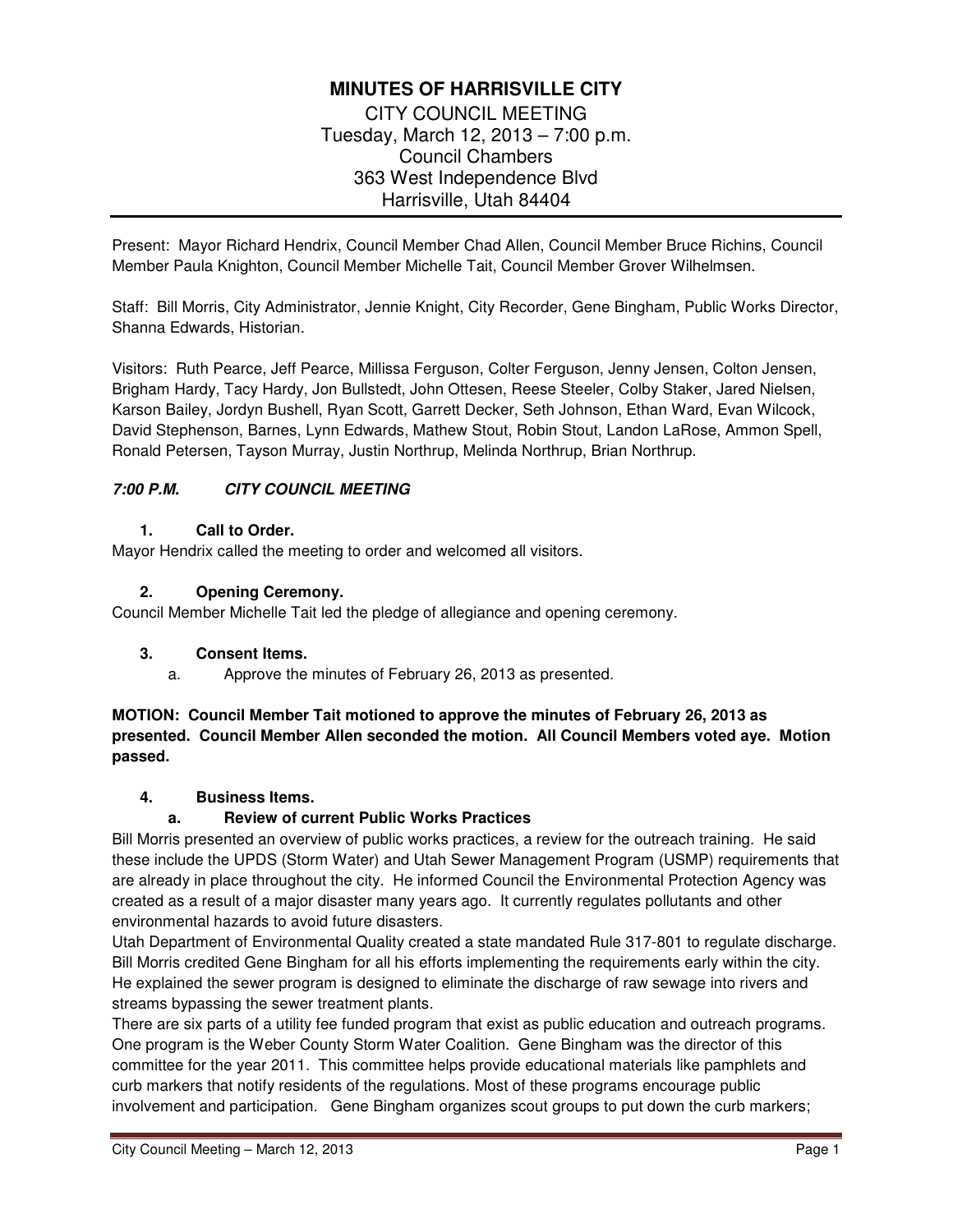notifying residents of illicit discharge regulations and detection. The entire storm water system is mapped through the city and illicit discharges are reported to the state. Several steps must be completed if a violation is detected. The city must identify the proper entities to deal with the appropriate discharge. An ordinance is currently in place that prohibits the discharge and includes a penalty to pay for cleanup. A typical penalty may be \$1000 plus the cost of clean-up.

There are also regulations in place for construction site storm water runoff. This mandates construction truck cleaning to remain on the property, not in the street. After construction has been completed, retention basins are in place and must be maintained. The city ensures they are working and they match the hydrology of the area. The city public works department already has all of this in place and maintains these basins.

Bill Morris informed Council of the pollution prevention and municipal operations. He explained Gene Bingham manages a successful street sweeping program that also assists Marriott-Slaterville and Farr West. Three public works employees are certified to run the street sweeper. Gene Bingham has also implemented several good housekeeping practices that ensure proper disposal of pollutants. The Sanitary Sewer Management Program (SSMP) requires the plan must be prepared by a licensed

engineer, noticed by the city, and a public hearing held. The plan must then be submitted to the state. There are 7 key elements: Organization Information (entities that are responsible for these programs), an ordinance to be in place, implementing a routine maintenance plan, proper training, imposing utility fees to properly collect the funds for the plan, and sewer system design standards. This plan must also include a sewer overflow response to address notification of proper entities, clean up, and a follow-up plan. Implementing a tool to inform the public if necessary is also a requirement. Gene Bingham already conducts random spot checks throughout the city with restaurants to ensure sewer lines are being maintained.

One important issue to be addressed is making sure the sewer capacity can be maintained over a long term period. Other local cities have run into issues because developer's down sized their lot sizes and added more homes to the sewer lines than was originally approved. Subsequently the lines were unable to handle that amount of volume causing major maintenance issues. These cities had to increase sewer rates to pay for an expensive new sewer system.

The deadline to have a sewer management plan in place for a city of our population is September 30, 2015. Bill Morris again thanked Gene Bingham for his efforts in keeping our community safe with sewer and storm water issues.

Gene Bingham then addressed Council about his efforts as Chairman of Sewer Coalition. He presented Council with informational packets to explain the efforts of the coalition. He explained the need for support and backing by the elected officials to continue with the mandated requirements. Currently the larger cities are subsidizing the smaller cities who participate in the coalition throughout the county. He said compliance will be reported through a computer program in the future rather than all the paperwork. The cost of the computer program has been reduced over time and has become more affordable. [Council Member Wilhelmsen was excused at 7:32pm.]

Gene Bingham discussed his hearing disability and request for accommodations with Council.

# **b. Discussion/possible action on 2013 Spring Crack Seal Projects**

Gene Bingham updated Council on the road conditions throughout the city. He requested approval on the spring crack seal project and recommended Morgan Pavement be awarded the bid.

**MOTION: Council Member Allen motioned to approve the contract for 2013 Spring Crack Seal Projects and award the bid to Morgan Pavement in the amount of \$32,806.00. Council Member Tait seconded the motion. A Roll Call vote was taken.** 

**Council Member Allen Yes Council Member Richins Yes Council Member Knighton Yes**